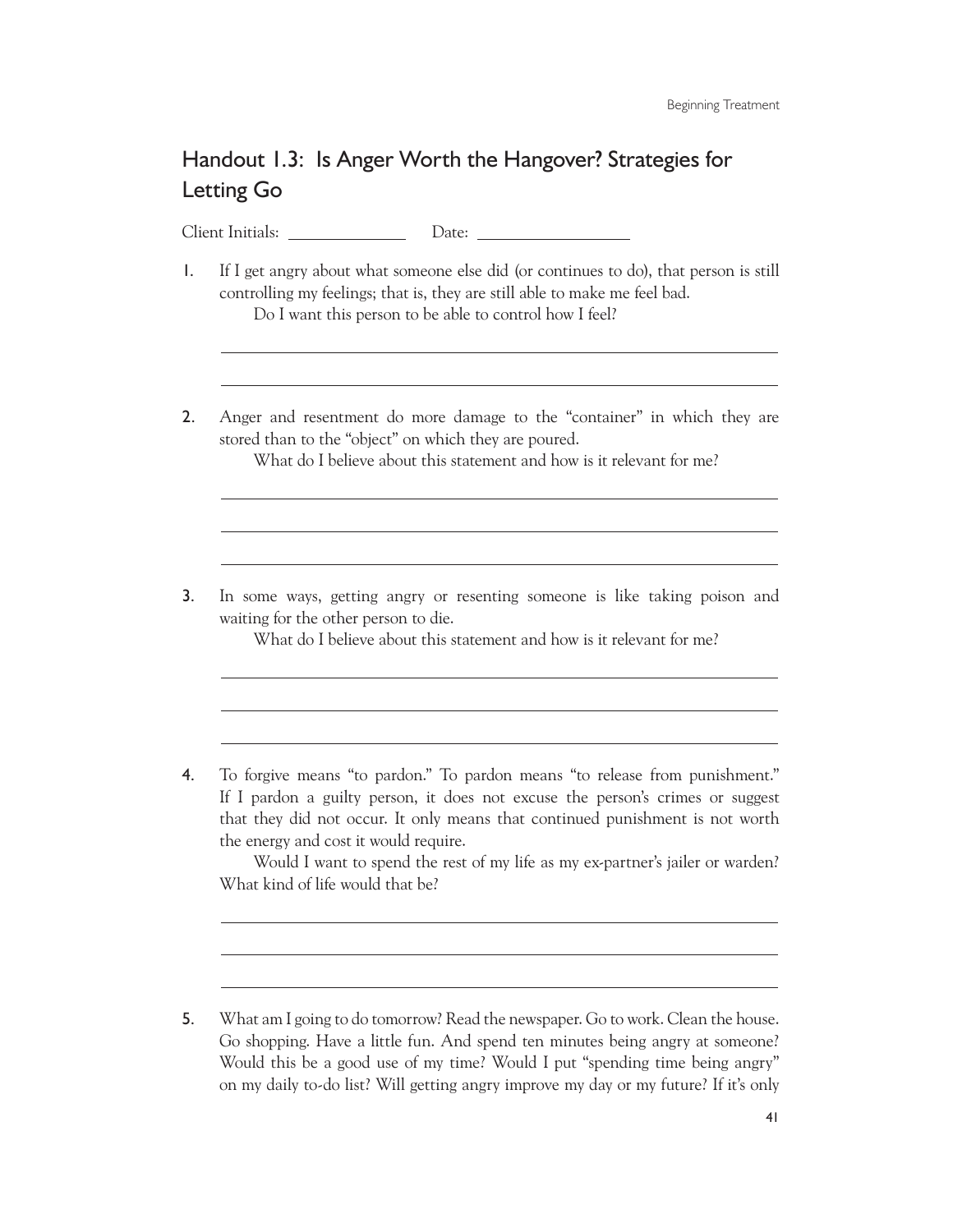Treating PTSD in Battered Women

 $\overline{a}$ 

 $\overline{a}$ 

 $\overline{a}$ 

going to make me feel worse, I need to take it off of my to-do list. If getting angry isn't going to improve my day, getting angry is not in my best interest.

What do I believe about this statement and how is it relevant for me?

6. Letting go of anger isn't some kind of mystical process; actually, it's quite straightforward. Letting go of anger simply involves a decision. Anger requires rumination. It requires a memory or thought about unfair treatment, often accompanied by thoughts of wanting to hurt someone or see them suffer. In other words, anger is a choice. And because it's a choice, anger is controllable. I can choose to stop being angry. If I make a decision to stop ruminating or obsessing about unfairness, I will start breaking the anger habit. Change the subject! It doesn't belong in my head.

What do I believe about this statement and how is it relevant for me?

7. "Why would anyone be so cruel?" "Why is the system so unfair?" "Why me?" Immediately after asking why I or a loved one has been treated unfairly, it's important to quickly ask myself a second question—a "what" question: "What am I going to do about it?" If the answer is "nothing" (to improve the situation), I'm wasting my time. Make a decision to change the subject and stop ruminating or obsessing in a way that just makes *me* feel bad. Anyway, there is only one good answer to those kinds of "why" questions. Damn bad luck! What happened may have been tragic, but I didn't deserve it. Now that I know why, I can stop asking why.

What do I believe about this statement and how is it relevant for me?

<sup>8.</sup> "There's no justice! It's not fair. I was set up—deceived! How dare he (she, they)! How could anyone be so cruel? Why would someone do something like that? Senseless! It never should have happened! Pig. Scum. Low-life bastard! I hate his guts. I hope he rots in hell!" Feel better now? Not likely. Using emotionally charged words that convey anger and hostility only makes me feel bad and doesn't solve anything. When thinking about a perpetrator or some injustice, I will feel less bad if I use neutral or descriptive words rather than evaluative or judgmental words—if I talk about it like it's on the front page rather than the editorial page.